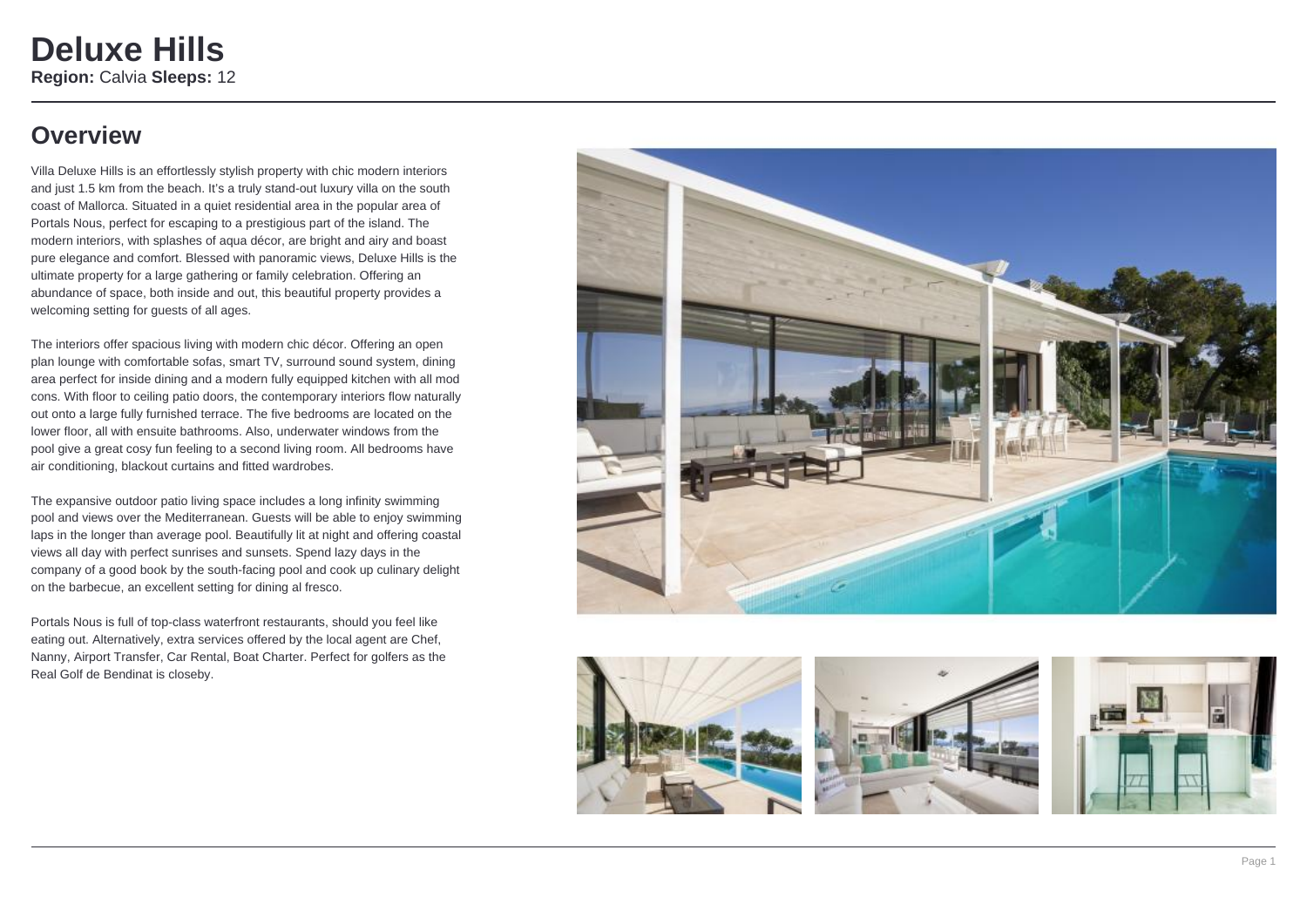### **Facilities**

Wow Factor • Modern • Private Pool • Beach Nearby • Ideal for Kids • Ideal for Teens • Wi-Fi/Internet • Air-Con • Walk to Beach • Walk to Village • Walk to Restaurant • <1hr to Airport • BBQ • All Bedrooms En-Suite • Smart TV • Satellite TV • Heating • Fenced Grounds • Wine Tasting • Golf Nearby • Tennis Nearby • Outstanding Landscapes • Outdoor Pursuit & Activities • Tourist Towns & Villages • Historical Sites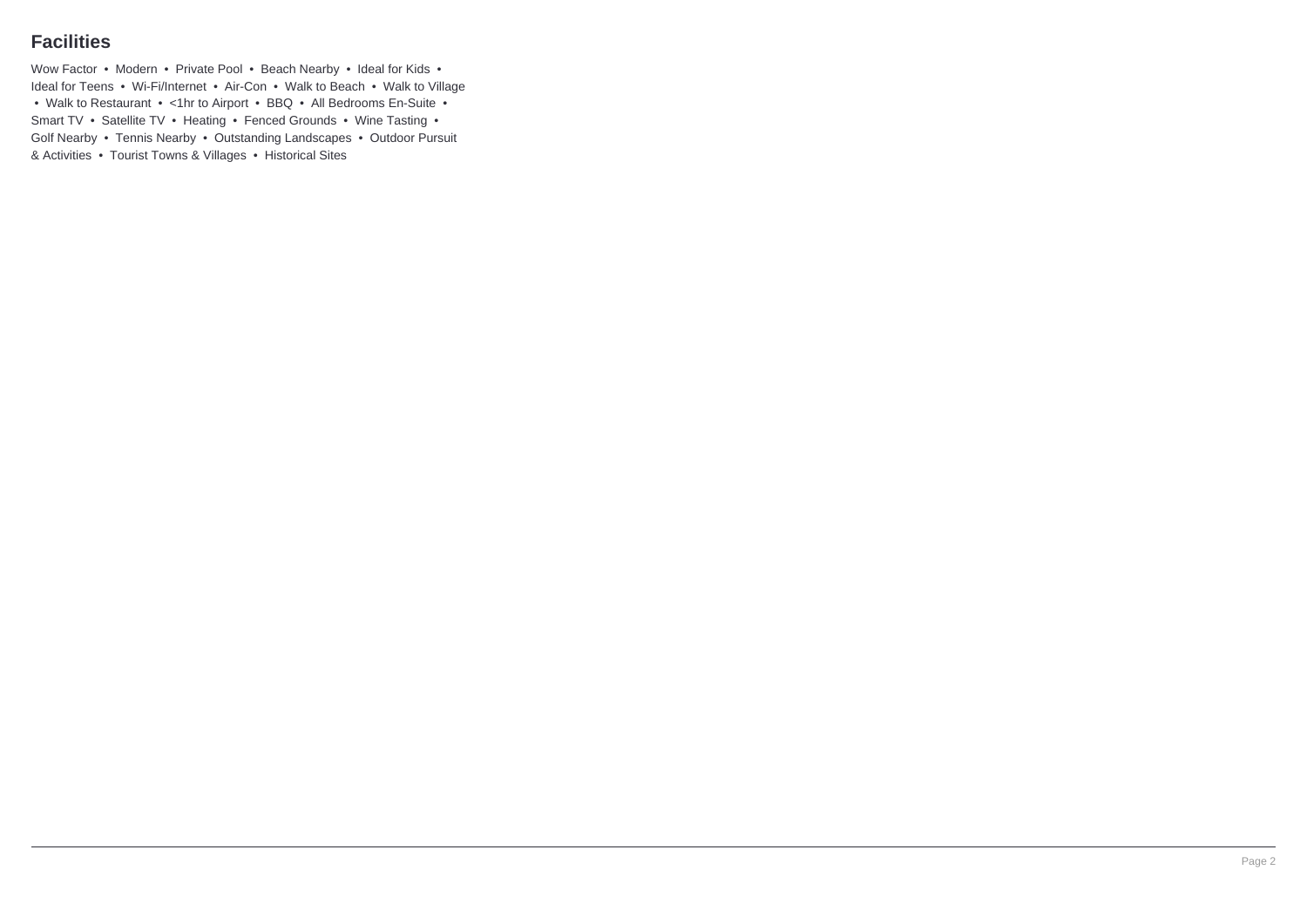# **Interior & Grounds**

### **The Villa**

Situated in a quiet residential area in the popular area of Portals Nous, this modern minimalist villa is perfect for a relaxing holiday and those seeking easy access to beaches and restaurants. There are 5 bedrooms and 5 bathrooms, and it can accommodate up to 12 people

#### Lower Ground Floor

- Small living area with satellite TV
- Bedroom with double bed, access to the garden and en-suite shower room
- Bedroom with double bed, access to the garden and en-suite shower room
- Bedroom with double bed and en-suite bathroom
- Bedroom with two single beds and en-suite bathroom
- Bedroom with two single beds and en-suite shower room

#### Ground Floor

- Entrance hall via stairs
- Ample living room with satellite TV and access to the terrace
- Open plan dining area for 8 people and access to the terrace
- Fully equipped kitchen with breakfast bar and access to the terrace

#### Exterior Grounds

- Private infinity swimming pool
- Large terraced area
- Covered terrace
- Various sun loungers
- Outdoor dining
- Barbecue area
- Various parasols
- Private parking

#### **Additional Facilities**

- Wi-Fi connection
- Air conditioning
- Underfloor heating
- Smart TV
- Sound system
- Alarm system
- Washing machine

Touristic Registration Number: ETV/6551







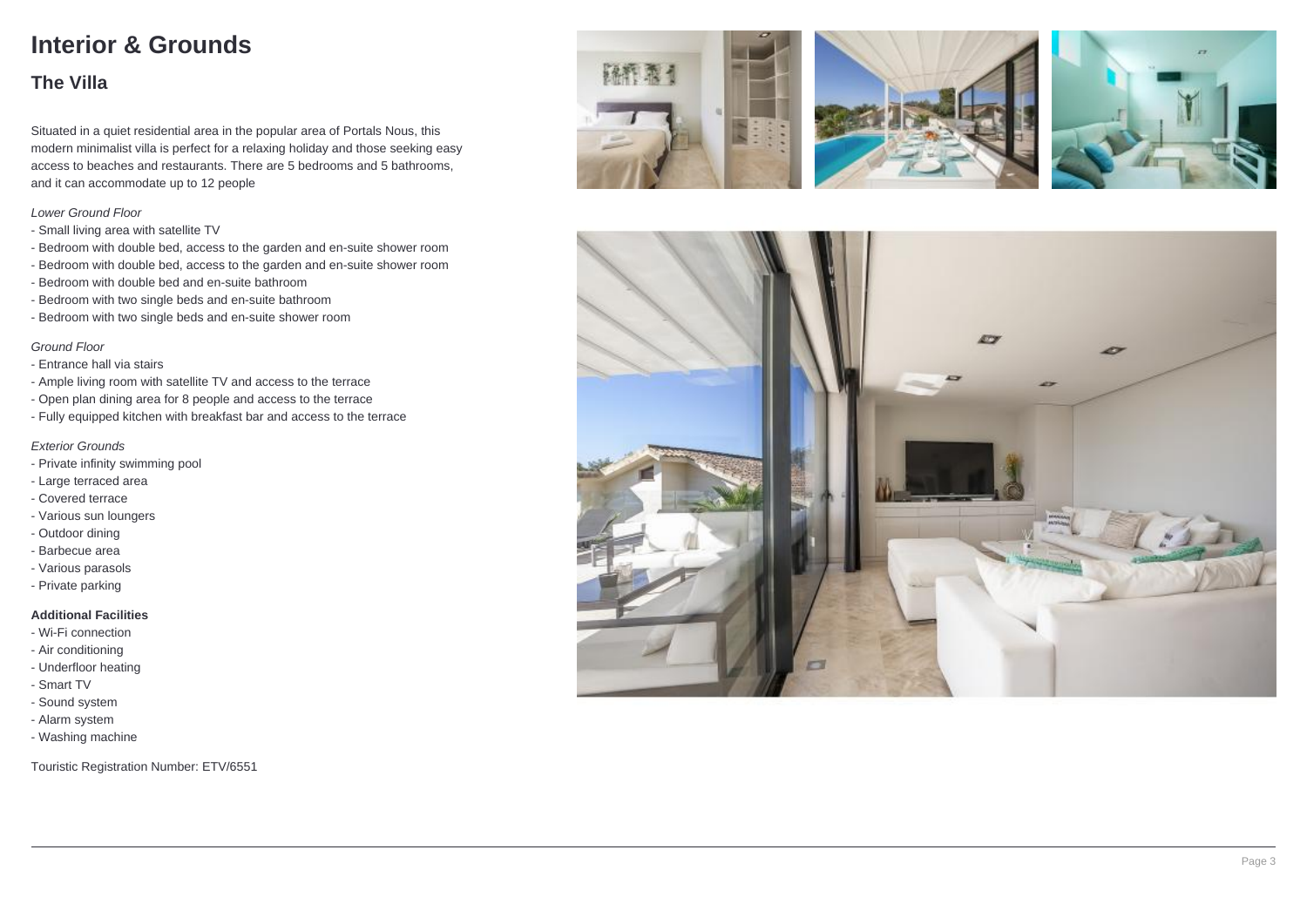# **Location & Local Information**

Portals Nous - Portals Nous is a small, relaxed town west of Palma. Thanks to its location, just 12km from the capital and only a short walk from the glitzy marina of Puerto Portals, it's a popular choice with both holidaymakers and residents. The main high street is focused along Carretera d'Andratx. Here you'll find a selection of shops including fashion boutiques, newsagents, hardware stores, a supermarket, an independent book shop and a variety of restaurants. Portals Nous has all the essential shops catering for your everyday needs as well as a few delightful independent boutiques.

Port Andratx – Port d'Andratx enjoys a picturesque setting located around 5km from Andratx town. Many consider it the loveliest harbour in the Mediterranean – it's a stylish port, with a well-maintained and equipped yacht club offering more than 450 berths. This place is not only a working fishing port, it is a playground for the rich and famous who want to stay under the radar. Although it has many restaurants to suit the yachting set, Port d'Andratx is still a working fishing port where you can sit outside one of the many cafés and bars watching the bustle of daily maritime life. The two beaches here are very small but

there are larger beaches very nearby plus excursions, luxury spas and golf.

Cala Llamp - Tucked around the corner from Port d'Andratx, Cala Llamp Bay has one of the most stunning views in Mallorca. The Tramuntana mountains create high cliffs all around, forming a crescent bay with calm, beautifully clear water. It's probably better suited to those not so interested in sunbathing but in swimming in the lovely waters and exploring the rock pools, which many families enjoy.

Palma City - Palma is Mallorca's vibrant capital, stylish and intimate, yet bursting with life. Half of the island's population dwells in this city, lively all year round with luxury hotels, trendy restaurants, cafes, shops and nightlife as well as a thriving art scene. It's often compared to Barcelona and, being within a 15 minute taxi ride from the airport, it makes for the perfect city break.

### **Local Amenities**

| <b>Nearest Airport</b> | Palma de Mallorca Airport<br>(25km) |
|------------------------|-------------------------------------|
| Nearest Ferry Port     | <b>Palma Ferry Port</b><br>(10km)   |
| Nearest Village        | <b>Portals Nous</b><br>(1km)        |

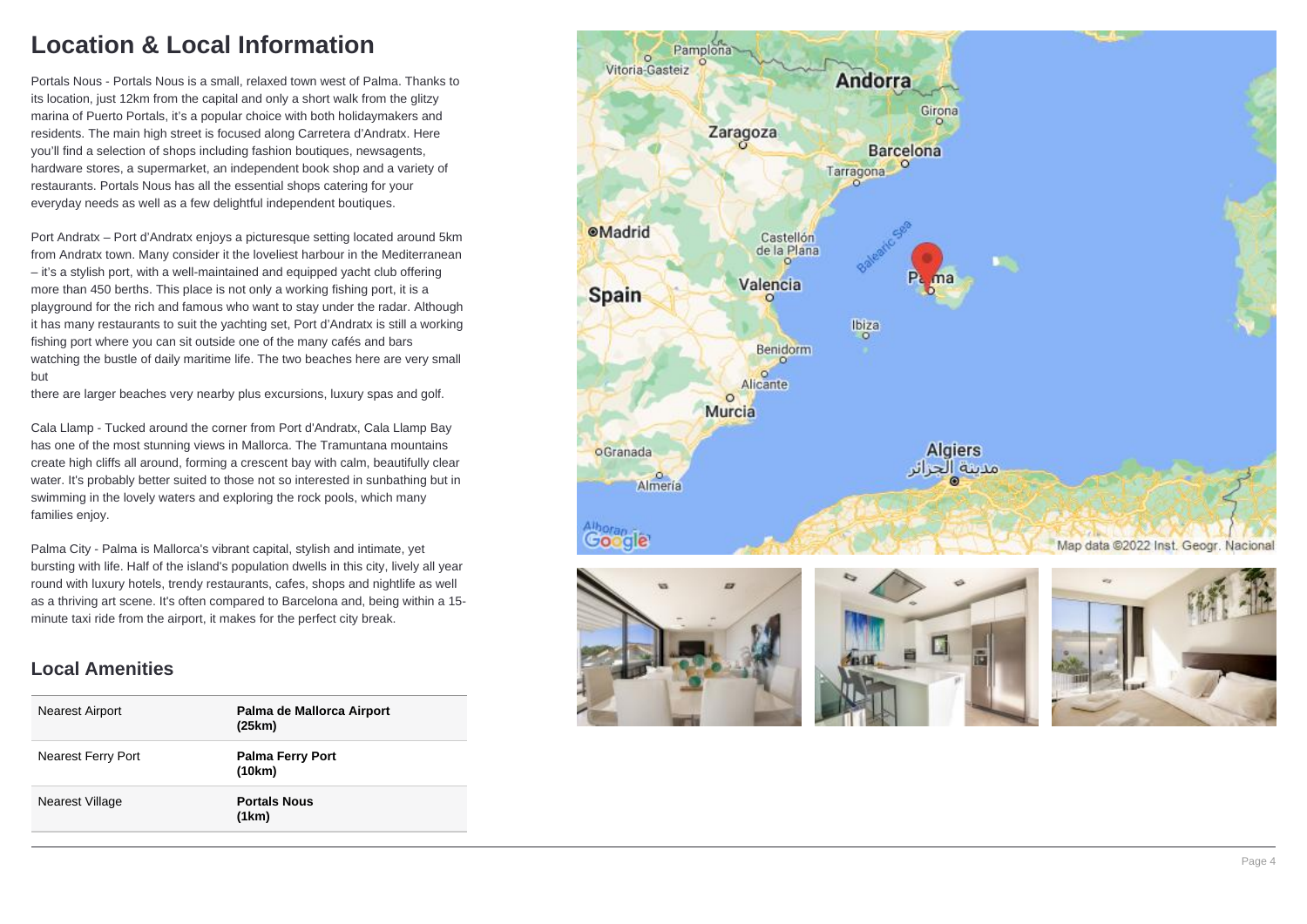| <b>Nearest Town/City</b>   | Palma<br>(13km)                      |
|----------------------------|--------------------------------------|
| Nearest Restaurant         | <b>Chameli's Restaurant</b><br>(1km) |
| Nearest Bar/Pub            | The Ship Pub<br>(900m)               |
| <b>Nearest Supermarket</b> | <b>Cidon Supermarket</b><br>(850m)   |
| Nearest Beach              | <b>Portals Nous Beach</b><br>(1km)   |
| Nearest Golf               | <b>Bendinat Golf Course</b><br>(3km) |
| <b>Nearest Tennis</b>      | <b>Portals Tennis Club</b><br>(2km)  |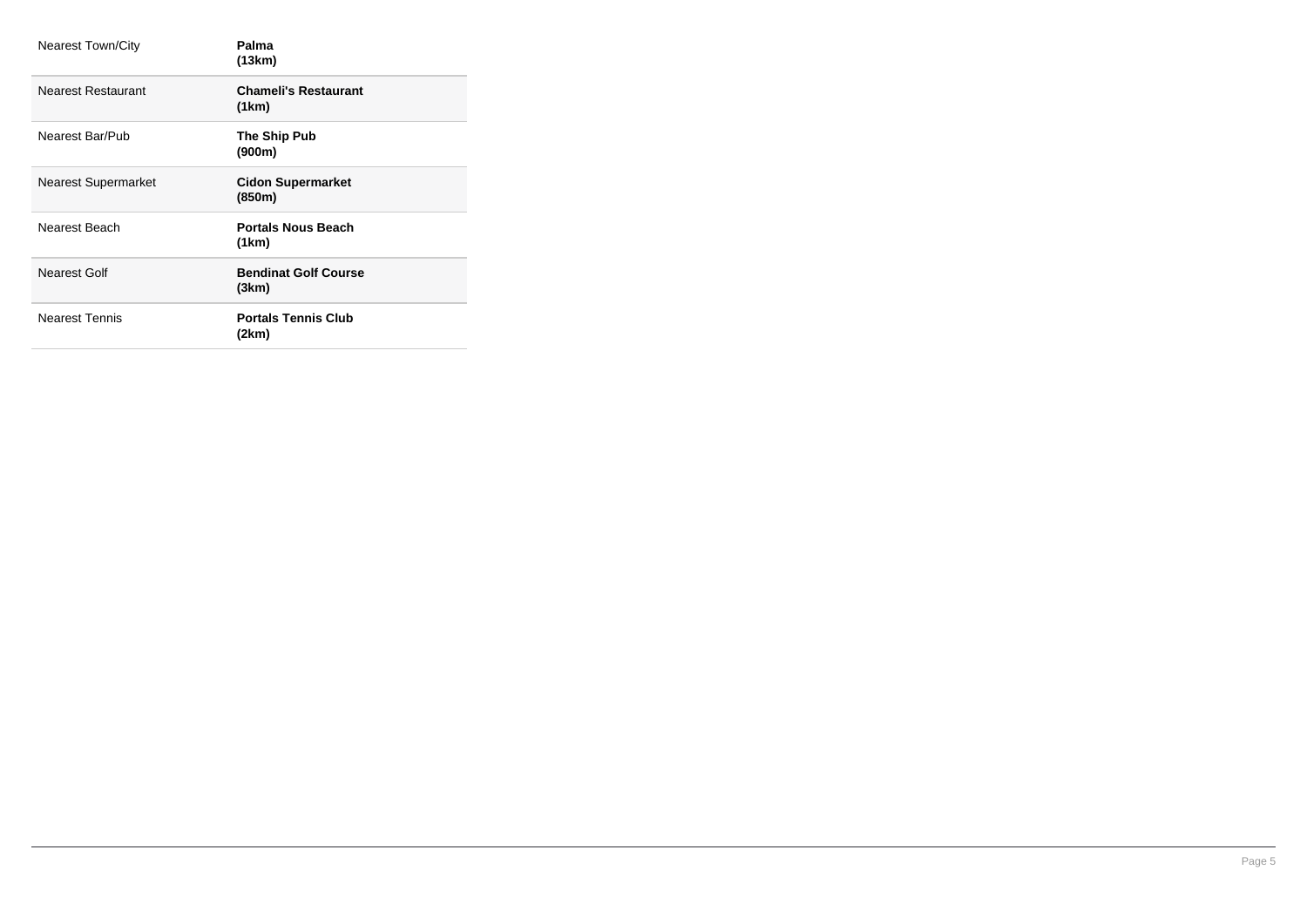# **What Oliver loves…**

- Located in the prestigious residential area of Portals Nous, close to Portals Marina, walking distance to the beach and only 22 km from the airport
- With a longer that standard infinity pool and stunning panoramic views over the surrounding area, perfect for watching sunsets and sunrises
- 5 double bedroom and a perfect villa for all ages

## **What you should know…**

- A car is recommended due the residential location of the villa and also ideal if you wish to do some sightseeing around the island
- Small children should be supervised due to the villa having a roof sun terrace, garden on different levels and steps